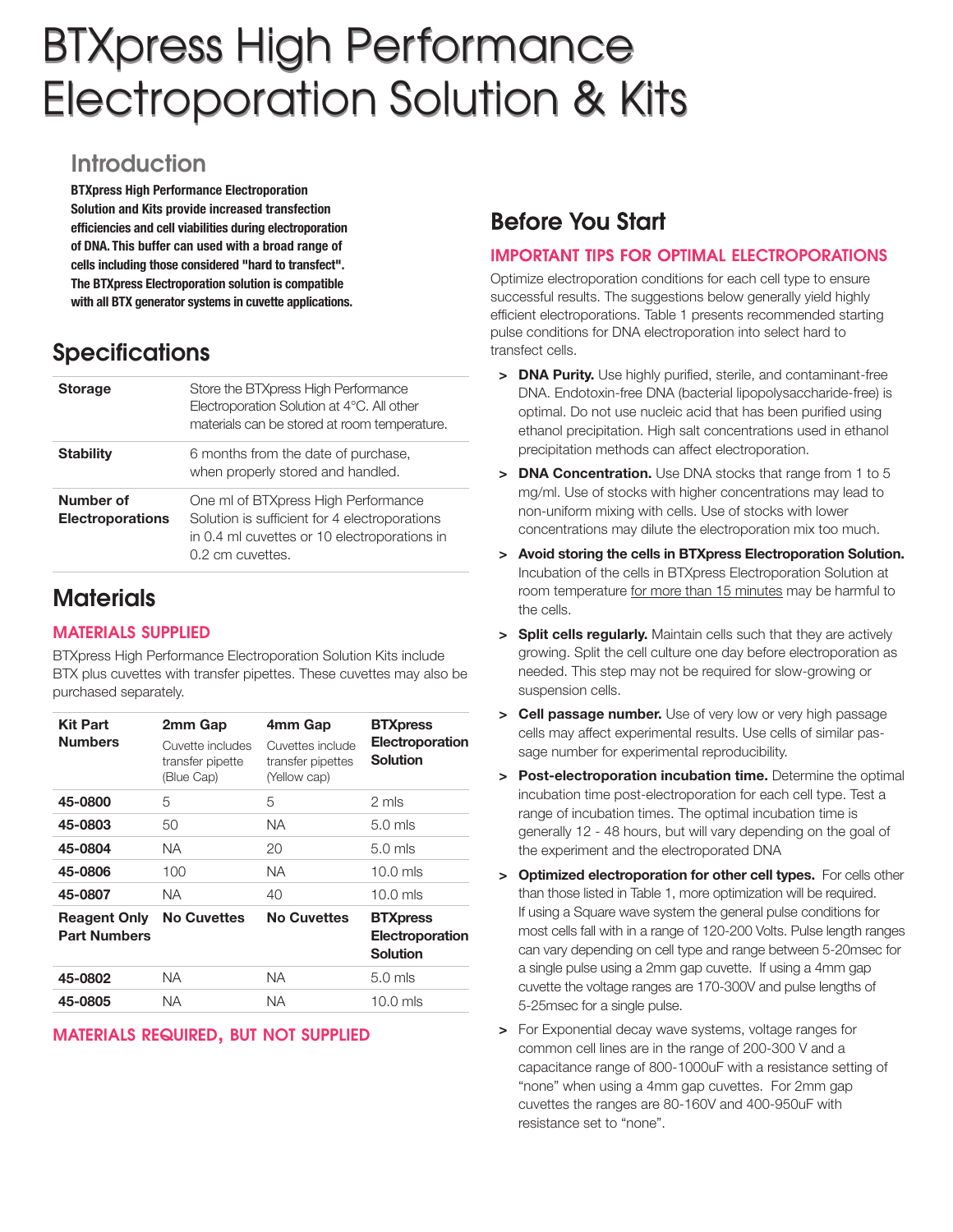# **Procedure**

The procedure below describes how to perform electroporations using the BTXpress High Performance Electroporation Solution. This protocol can be followed using either a BTX square wave or exponential decay wave electroporator.

#### **Table 1**

#### **Recommended electroporation conditions for select cell types using Square Wave Systems**

| <b>Cell Type</b>               | <b>Cuvette Size Cell Density</b> | $(X \times 106)$<br>cells/ml) | <b>Voltage</b> | <b>Number</b><br>of Pulses | <b>Pulse</b><br>Length<br>(milliseconds) |
|--------------------------------|----------------------------------|-------------------------------|----------------|----------------------------|------------------------------------------|
| <b>MEF</b>                     | $2 \, \text{mm}$                 | 5                             | 170            |                            | 15 msec                                  |
|                                | $4 \text{ mm}$                   | 5                             | 240            |                            | 15-20 msec                               |
| <b>Jurkat E6-1</b>             | $2 \, \text{mm}$                 | 10                            | 180            |                            | 15 msec                                  |
|                                | 4 mm                             | 10                            | 290            |                            | 15-20 msec                               |
| <b>Niks</b><br>(Kerotinocytes) | $2 \, \text{mm}$                 | 3                             | 180            |                            | 15 msec                                  |
|                                | 4 mm                             | 3                             | 300            |                            | 15-20 msec                               |

#### **Table 2**

#### **Recommended electroporation conditions for select cell types using Exponential Decay Wave Systems**

| <b>Cell Type</b>               | <b>Cuvette Size Cell Density</b> | $(X \times 106)$<br>cells/ml) | <b>Voltage</b> | Capacitance<br>$(\mu F)$ | <b>Resistance</b><br>(ohms) |
|--------------------------------|----------------------------------|-------------------------------|----------------|--------------------------|-----------------------------|
| <b>MEF</b>                     | $2 \, \text{mm}$                 | 5                             | 150            | 950                      | <b>None</b>                 |
|                                | 4 mm                             | 5                             | 230            | 950                      | <b>None</b>                 |
| <b>Niks</b><br>(Kerotinocytes) | 2 <sub>mm</sub>                  | 3                             | 170            | 950                      | <b>None</b>                 |
|                                | 4 mm                             | 3                             | 280            | 950                      | None                        |
| <b>Jurkat E6-1</b>             | $2 \, \text{mm}$                 | 10                            | 150            | 950                      | <b>None</b>                 |
|                                | 4 mm                             | 10                            | 260            | 950                      | <b>None</b>                 |
| <b>SK-N-MC</b>                 | 2 <sub>mm</sub>                  | 5                             | 90             | 950                      | <b>None</b>                 |
|                                | 4 mm                             | 5                             | 240            | 950                      | <b>None</b>                 |
| <b>K562</b>                    | 2 <sub>mm</sub>                  | 10                            | 130            | 950                      | None                        |
|                                | 4 mm                             | 10                            | 250            | 950                      | <b>None</b>                 |
| <b>HL-60</b>                   | $2 \, \text{mm}$                 | 10                            | 110            | 950                      | <b>None</b>                 |
|                                | 4 mm                             | 10                            | 275            | 950                      | <b>None</b>                 |
| <b>RAW 264.7</b>               | 2mm                              | 5                             | 140            | 950                      | None                        |
|                                | 4 mm                             | 5                             | 260            | 950                      | <b>None</b>                 |
| THP-1                          | 2 <sub>mm</sub>                  | 10                            | 125            | 950                      | None                        |
|                                | 4 mm                             | 10                            | 250            | 950                      | <b>None</b>                 |
| <b>HEK-293</b>                 | $2 \, \text{mm}$                 | 5                             | 160            | 950                      | <b>None</b>                 |
|                                | 4 mm                             | 5                             | 250            | 950                      | None                        |
| <b>PC-12</b>                   | $2 \, \text{mm}$                 | 3                             | 130            | 950                      | <b>None</b>                 |
|                                | 4 mm                             | 3                             | 240            | 950                      | <b>None</b>                 |